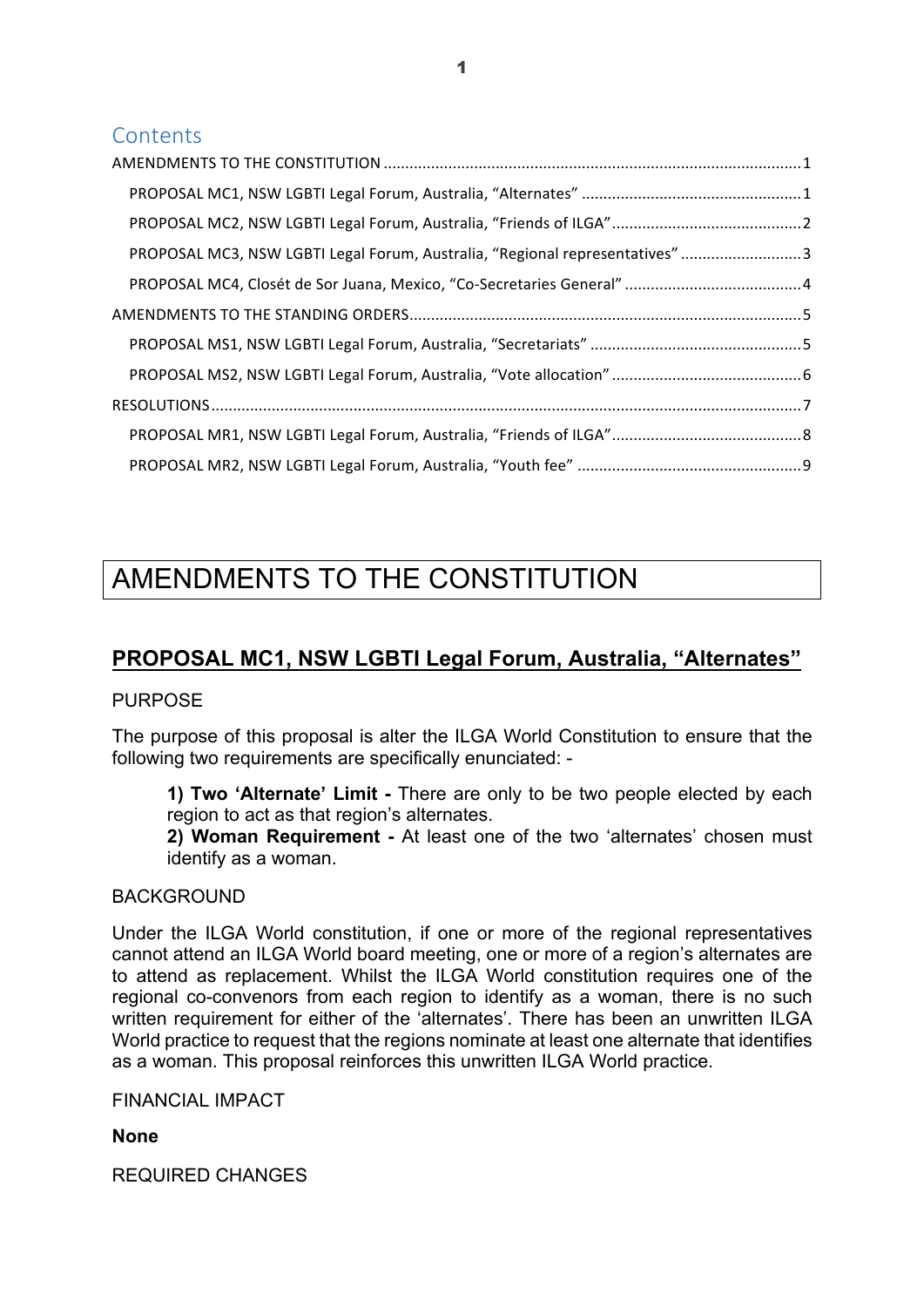### *C8 THE EXECUTIVE BOARD*

*……..*

*C8.3 Regional representatives and alternates shall be elected by the appropriate regional structures, according to their procedures. If this is not possible, a regional caucus at a World*

*Conference shall elect representatives until the region elects representatives according to their procedures or until the next World Conference.*

The following constitutional change is to be made: -

### **Underlined** – Added sections **Crossed** – Removed Sections

#### *C8 THE EXECUTIVE BOARD*

*……..*

*C8.3 Regional representatives and alternates shall be elected by the appropriate regional structures, according to their procedures, noting the following requirements must be met:-*

*a) One of the two regional representatives must identify as a woman. b) One of the two regional alternates must identify as a woman.* 

*If this is these elections are not possible, a regional caucus at a World Conference shall elect representatives until the region elects representatives according to their procedures or until the next World Conference.*

# **PROPOSAL MC2, NSW LGBTI Legal Forum, Australia, "Friends of ILGA"**

### PURPOSE

The purpose of this proposal is to remove the 'friend of ILGA' membership category from the ILGA World constitution. This is a counter proposal to proposal 4A, whose contrary purpose is to reinvigorate this membership category.

### BACKGROUND

The 'friend of ILGA' category of membership is a remnant from when the ILGA World constitution previously allowing voting rights to be given to individuals as well as organisations. These voting rights were abolished at an ILGA World conference either in 2006 (Vienna), or before.

ILGA currently has no 'friend of ILGA' memberships. This is largely because the 'friend of ILGA' membership has no rights or duties under the ILGA World constitution. 'Friend of ILGA' memberships are not advertised and no membership fee has been set by the ILGA World board for any person wishing to become a 'friend of ILGA'.

The issue of the 'friend of ILGA' membership has been continually raised in past ILGA World board meetings. However, no solution has been formulated for making such a special category of membership functional. Abolishing the 'friend of ILGA' category of membership was previously discussed by the ILGA World board, without resolution.

FINANCIAL IMPACT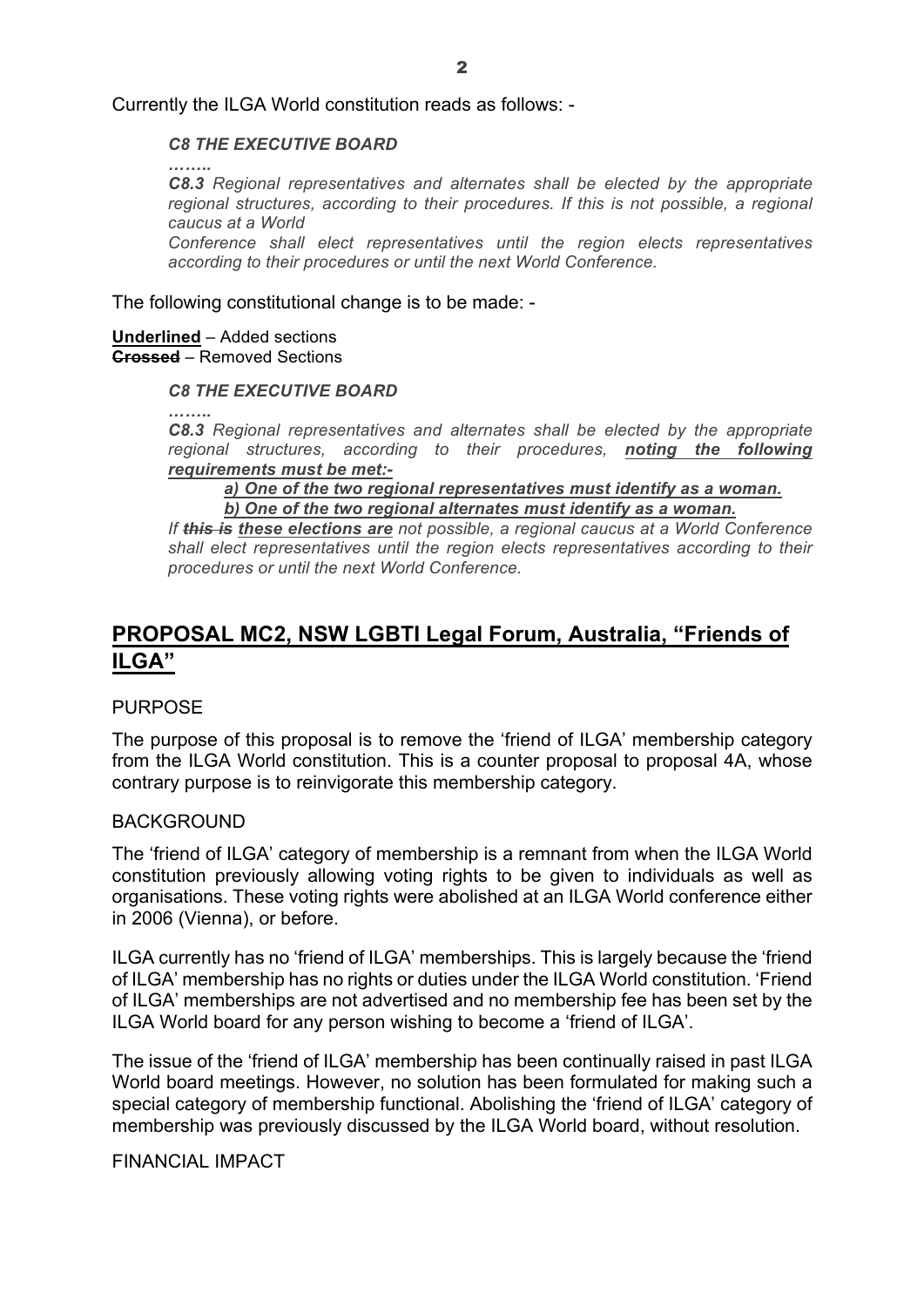## REQUIRED CHANGES

### The ILGA World Constitution currently read as follows: -

*C4.2 Membership in ILGA is divided into two categories: Full members and Associate members.*

*Individuals wishing to associate to ILGA may become Friends of ILGA.*

..... *C4.3 Application:*

*An applicant for any category of membership of ILGA or for friends of ILGA must submit an application to the Administrative Office and affirm agreement with the aims and objectives of ILGA.*

*C4.6.3 An individual may be suspended by the Secretaries General and later removed from the Friends of ILGA by a decision of the Executive Board*

#### The proposed amendments to the ILGA World Constitution are as follows: -

*C4.2 Membership in ILGA is divided into two categories: Full members and Associate members.*

*Individuals wishing to associate to ILGA may become Friends of ILGA.*

#### ..... *C4.3 Application:*

*An applicant for any category of membership of ILGA or for friends of ILGA must submit an application to the Administrative Office and affirm agreement with the aims and objectives of ILGA.*

.....

.....

*C4.6.3 An individual may be suspended by the Secretaries General and later removed from the Friends of ILGA by a decision of the Executive Board.*

# **PROPOSAL MC3, NSW LGBTI Legal Forum, Australia, "Regional representatives"**

### PURPOSE

The purpose of this proposal is to ensure that the ILGA World constitution has duties and responsibilities for the ILGA World Board regional representatives and that these are constitutionally articulated.

### **BACKGROUND**

The regional representatives, constitutionally do not have any prescribed duties at all. Under the ILGA World constitution, apart from ILGA World ceasing to function without quorate ILGA World board meetings, there does not seem to be a duty placed on the regional representatives to even attend those events. The proposal remedies the neglect, over the life of the ILGA World organisation, to assign coherent duties to the existing regional representatives.

This proposal sets duties for the regional representatives which reflect what they currently do in their day-to-day operation. A large number of regional representatives have been industrious, whilst others have not. This proposal is not a reflection of the individual performance of any particular regional representatives. However, it does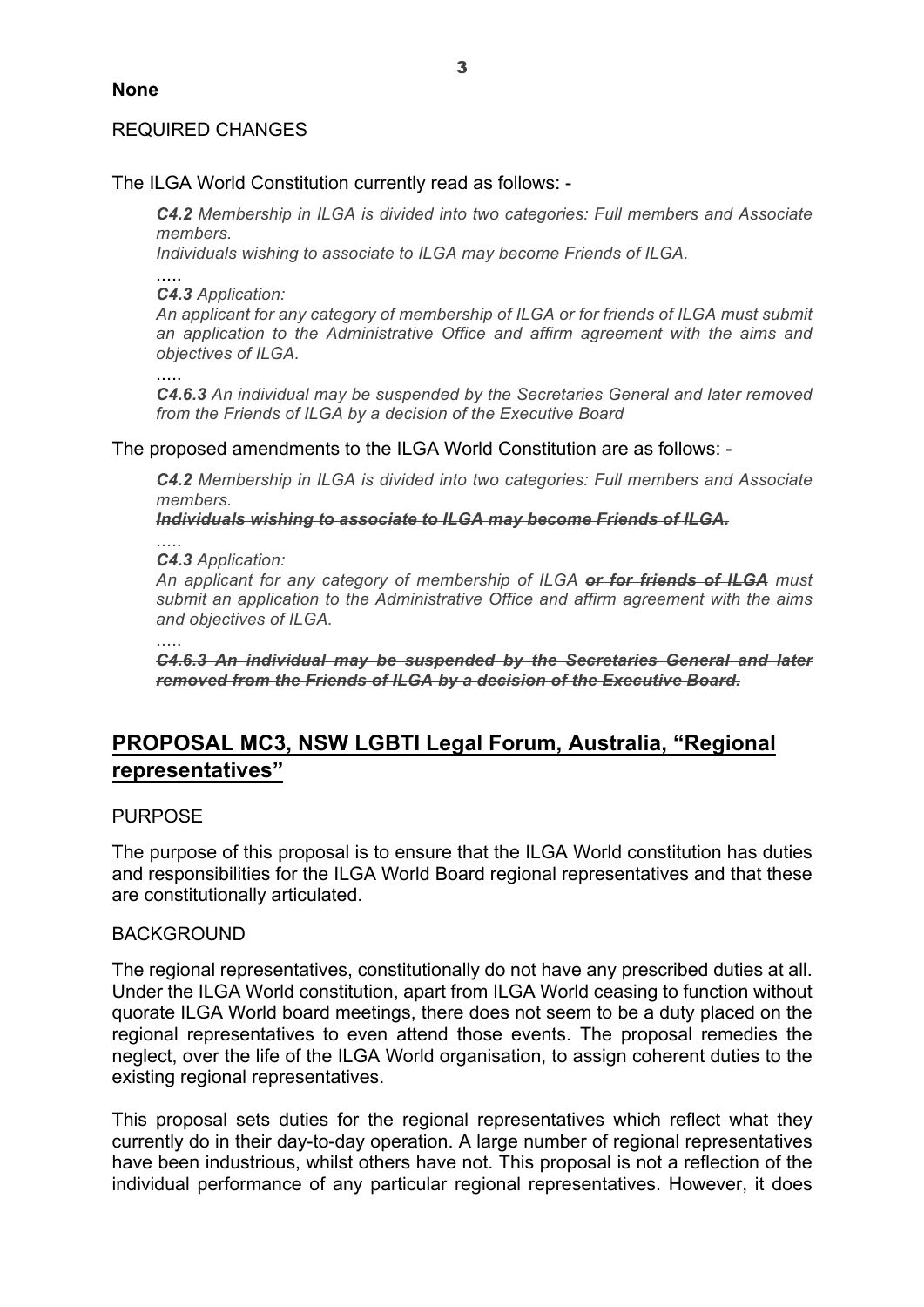allows a regional representative's performance to be better monitored, to see if it falls below expectations by comparing it to a minimum standard.

FINANCIAL IMPACT

# **NONE**

REQUIRED CHANGES

The following constitutional change is made by adding the following section: -

**Underlined** – This section is to be added to the ILGA World constitution.

*C5.9 REGIONAL PRESENTATIVE It is the responsibility of every regional presentative to: a) Attend relevant conferences within and outside ILGA and make policy inputs to international organizations and agencies; b) Co-ordinate and arrange the caucuses and workshops associated with that representative region, in co-operation with the group planning for a World Conference; c) Carry out tasks allocated to it by World Conferences. d) Write a regional report for each Executive Board meeting, in conjunction with the other representative of their own region. e) Act in coordination with the Executive Board, ensure the organisation of the: i) regional caucuses, in accordance with C5; ii) regional conference.*

# **PROPOSAL MC4, Closét de Sor Juana, Mexico, "Co-Secretaries General"**

The current article C 8.5 of the Constitution of ILGA reads:

*C8.5*

*The World Conference shall elect two Secretaries General, at least one*

*of whom identifies as a woman, to join the Executive Board:*

*a) The secretaries general represent the organisation*

*b) The secretaries general can delegate the representational functions*

*to other board members*

*c) The secretaries general act as joint line manager to the executive*

*director. They can decide to designate one of them as the lead person on*

*this matter.*

The proposed amendment to C8.5:

*The World Conference shall elect two Secretaries General, at least one*

*of whom identifies as a woman and at least one of whom is from the global South,*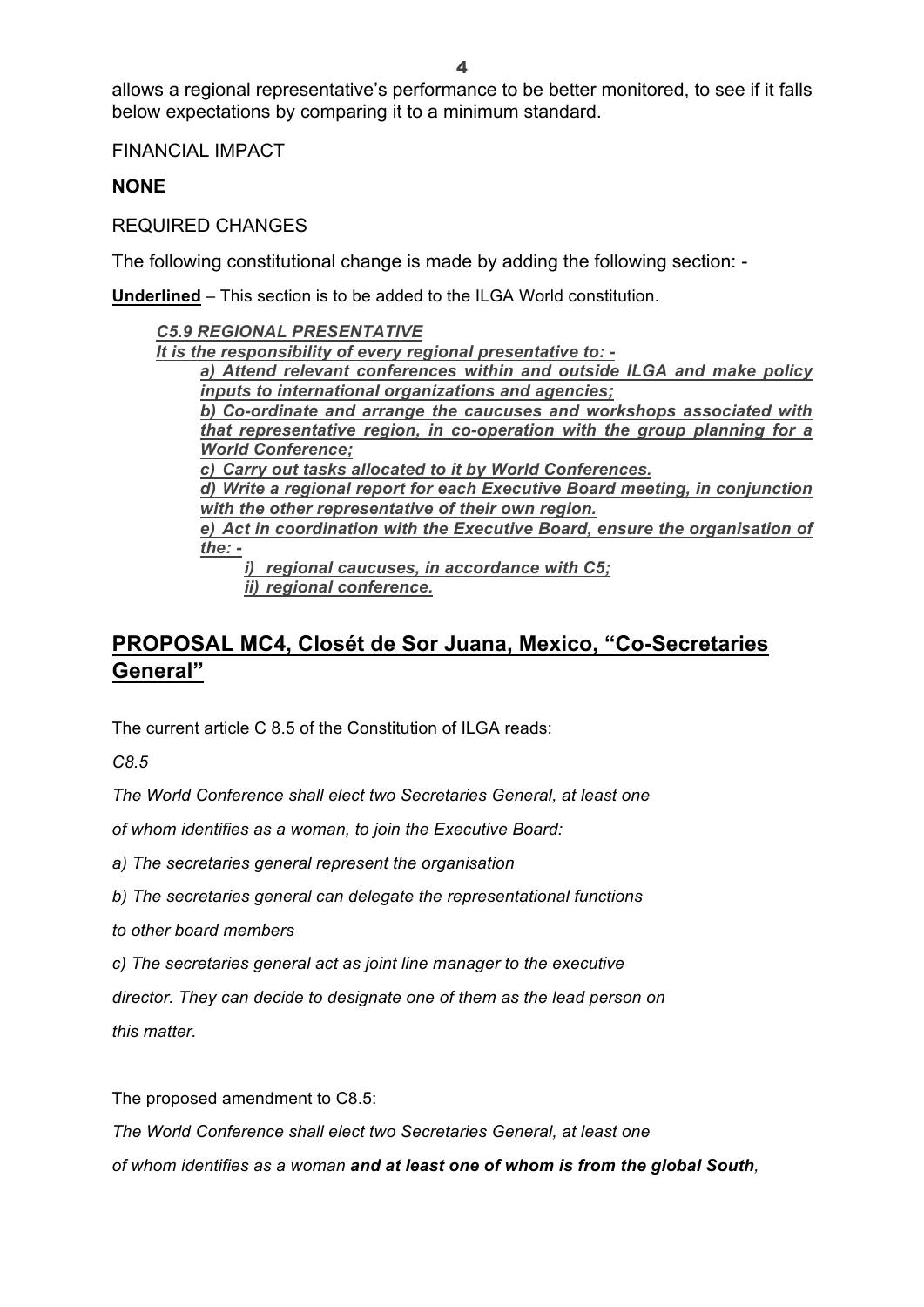# AMENDMENTS TO THE STANDING ORDERS

# **PROPOSAL MS1, NSW LGBTI Legal Forum, Australia, "Secretariats"**

# **PURPOSE**

The purpose of this proposal is to update the ILGA World standing orders, with regards to the handling of the ILGA World Secretariats, to reflect changes made to the ILGA World Constitution over the past decade, thereby making the ILGA World standing orders compatible with its parent document.

## **BACKGROUND**

The ILGA World standing orders provision has remained unchanged, whilst the ILGA Oceania constitution has notably had two major constitution changes at two previous ILGA World conferences

**1) Intersex Secretariat Addition –** The addition of the Intersex Secretariat. **(**Sweden 2012**)**

**2) Bisexual Secretariat Addition –** The addition of a Bisexual Secretariat. **(**Mexico 2014**)**

These ILGA World constitutional changes have impacted significantly on the ILGA World standing orders. Since the ILGA World standing orders are a subservient document to the ILGA World constitution, this has rendered these particular provisions of the ILGA World standing orders, which this proposal is designed to update, out-ofdate and contrary to the authoritative ILGA World constitution. The purpose of this proposal is to update the ILGA World standing orders to make them consistent with the main body of the ILGA World constitution.

FINANCIAL IMPACT

**None** 

REQUIRED CHANGES

The ILGA World standing orders currently read as follows: -

*SO5.1 A full member not present at the conference who would otherwise be entitled to vote, and mixed organizations sending a delegation of only women or only members who do not identify as women, may nominate an individual participant or the Women's Secretariat or the Trans Secretariat to exercise by proxy either one or both of its votes. ……..*

*SO5.4 The Women's and Trans Secretariats may exercise up to ten (10) proxy votes.*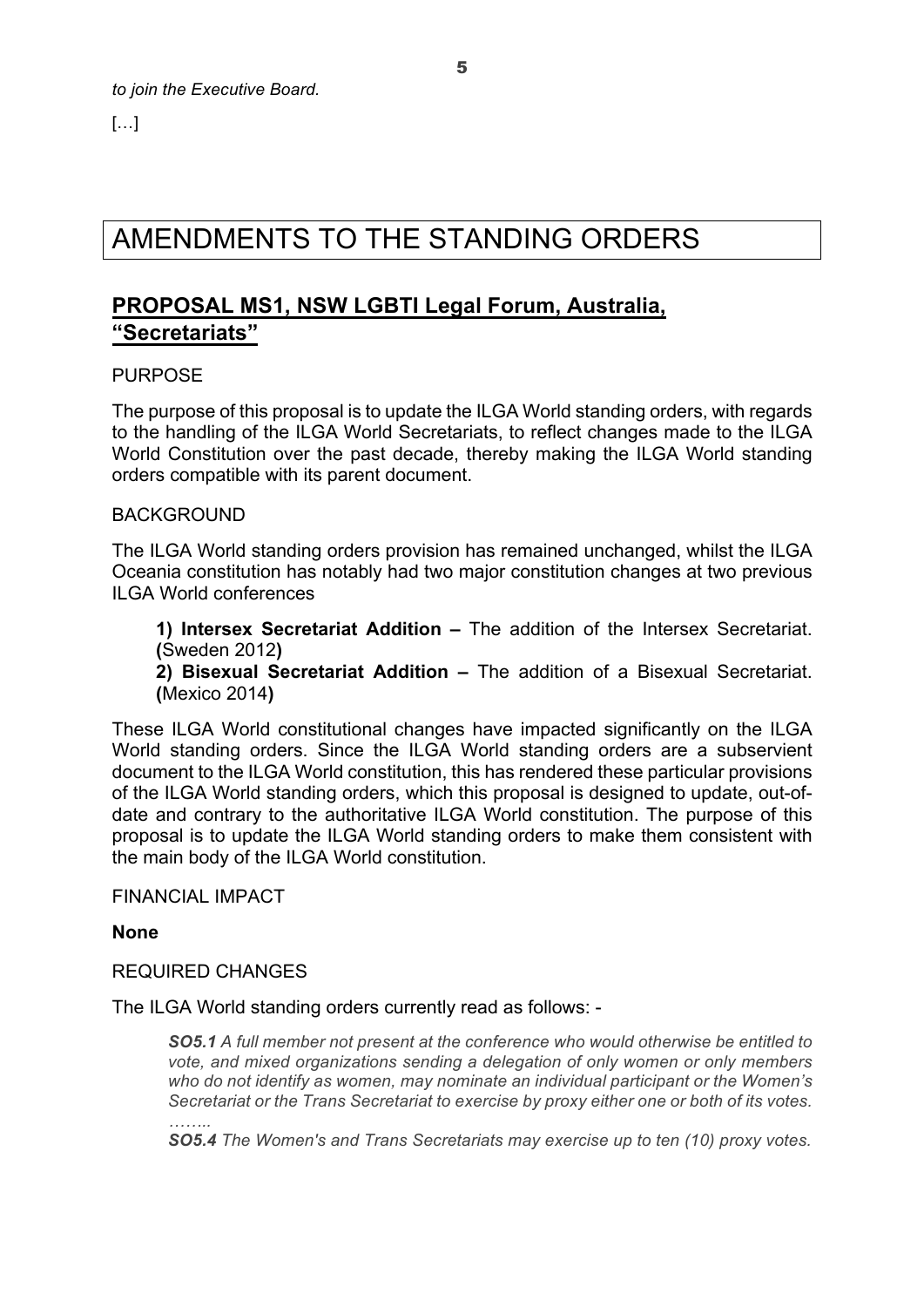*SO5.5 The Women's and Trans Secretariats may nominate other individuals to exercise those proxy votes nominated to it, provided the member has agreed to this in advance in writing.*

*……..*

*SO7.1 The Chairing Pool will be responsible for coordinating the election of the Secretaries General, and the Women's and Trans Secretariats.*

*……..*

*SO8.1.1 Full members, the Women's and Trans Secretariats, Regional Executive Boards and the Board may submit proposals or amendments on matters which have arisen since the relevant deadline for the receipt of proposals or amendments in the timetable published under SO 2.1.*

The proposal amends the ILGA World standing orders as follows: -

### **Underlined** – Added sections **Crossed** – Removed Sections

*SO5.1 A full member not present at the conference who would otherwise be entitled to vote, and mixed organizations sending a delegation of only women or only members who do not identify as women, may nominate any of the following to exercise by proxy, either one or both of its votes;-*

*1) an individual participant; or 2) the Women's Secretariat; or 3) the Intersex Secretariat; or 4) the Bisexual Secretariat; or 5) the Trans Secretariat* 

*to exercise by proxy, either one or both of its votes.*

*……..*

*SO5.4 The Women's, Intersex, Bisexual and Trans Secretariats may exercise up to ten (10) proxy votes.*

*SO5.5 The Women's, Intersex, Bisexual and Trans Secretariats may nominate other individuals to exercise those proxy votes nominated to it, provided the member has agreed to this in advance in writing.*

*……..*

*SO7.1 The Chairing Pool will be responsible for coordinating the election of the Secretaries General, and the Women's, Intersex, Bisexual and Trans Secretariats.*

*……..*

*SO8.1.1 Full members, the Women's, Intersex, Bisexual and Trans Secretariats, Regional Executive Boards and the Board may submit proposals or amendments on matters which have arisen since the relevant deadline for the receipt of proposals or amendments in the timetable published under SO 2.1.*

# **3) ILGA WORLD STANDING ORDERS CHANGE: "STANDING ORDERS UPDATE (VOTE ALLOCATION) "**

# **PROPOSAL MS2, NSW LGBTI Legal Forum, Australia, "Vote allocation"**

# PURPOSE

The purpose of this proposal is to update the ILGA World standing orders, with respect to vote allocation, to reflect changes made to the ILGA World Constitution over the past decade, thereby making the ILGA World Standing Orders compatible with its parent document.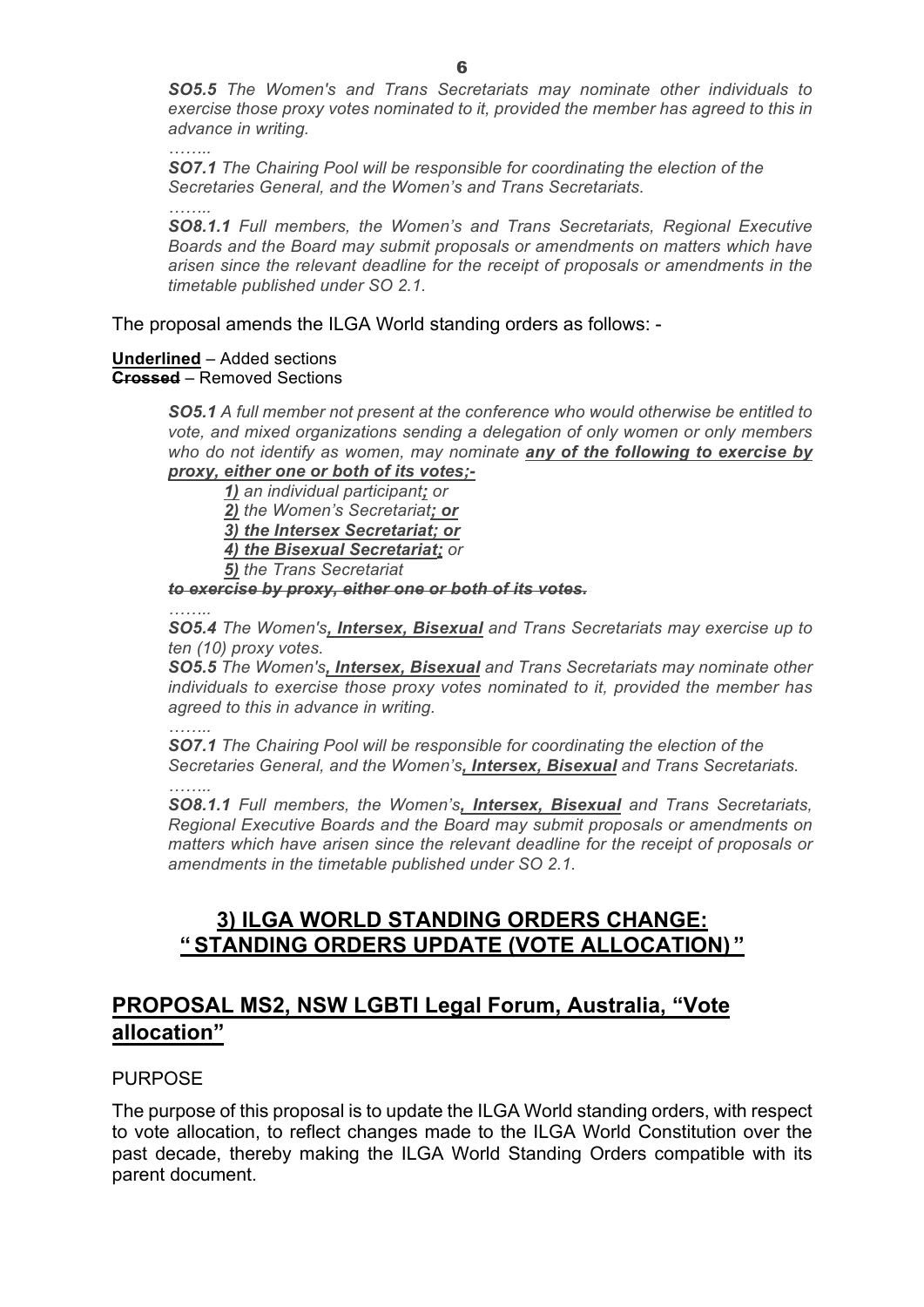#### **BACKGROUND**

Whilst the ILGA World standing orders have remained unchanged, the ILGA Oceania constitution had a major constitution change at the Brazil ILGA World conference **(**2010**)**. The ILGA World used to give more votes to organisation representing women and mixed organisations. Since the Brazilian amendments, the ILGA World constitution now mandates that all ILGA member organisations get the same number of votes at ILGA World conferences, i.e. 2 votes: -

*C7.8 Only full members are entitled to vote at a World Conference. Each full member may exercise up to two votes in accordance with the provisions in the Standing Orders.*

This change significantly impacted significantly on the ILGA World Standing Orders and its provisions. The ILGA World Standing Orders are a subservient document to the ILGA World constitution. This has rendered the particular provisions of the ILGA World Standing Orders, which this proposal is designed to update, out-of-date and contrary to the ILGA World Constitution, from which it gains its authority. The purpose of this proposal is to update the ILGA World standing Orders to make them consistent with the main body of the ILGA World constitution.

#### FINANCIAL IMPACT

#### **None**

#### REQUIRED CHANGES

The ILGA World standing orders currently read as follows: -

*SO6.3 Every full member organization will have two votes, but a mixed organization sending a delegation of only women or only members who do not identify as women,*  will have only one vote unless it has provided written confirmation that the other *group(s) in that organization have approved the delegate(s) exercising both votes. In either case, the women or people who do not identify as women in a mixed organization may instead nominate a proxy in accordance with Standing Orders*.

The proposed amendments to the ILGA World standing orders are as follows: -

**Underlined** – Added sections **Crossed** – Removed Sections

> *SO6.3 Every full member organization will have two votes, but a mixed organization sending a delegation of only women or only members who do not identify as women, will have only one vote unless it has provided written confirmation that the other group(s) in that organization have approved the delegate(s) exercising both votes. In either case, the women or people who do not identify as women in a mixed organization may instead nominate a proxy in accordance with Standing Orders*.

# RESOLUTIONS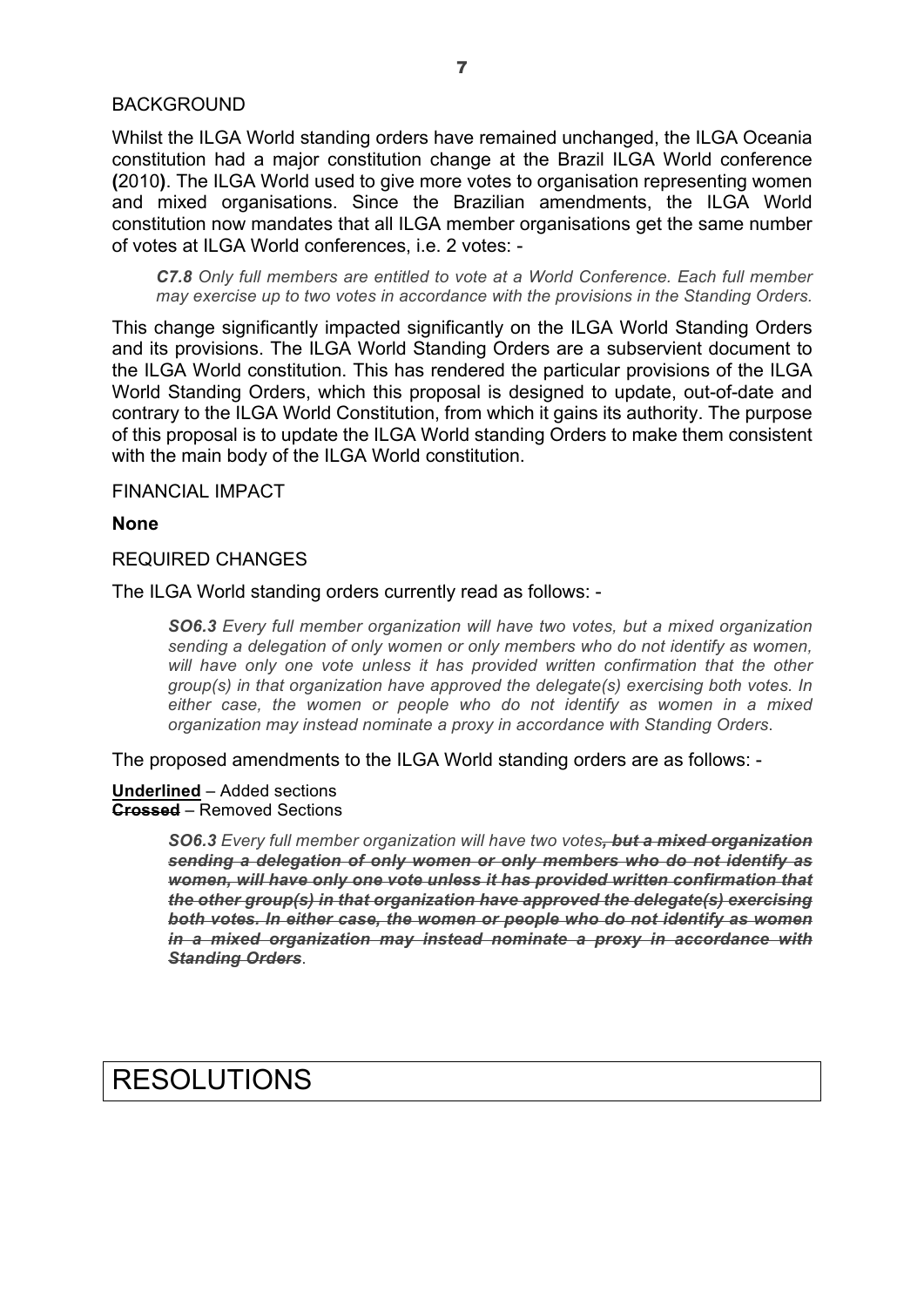# **PROPOSAL MR1, NSW LGBTI Legal Forum, Australia, "Friends of ILGA"**

## PURPOSE

The purpose of this proposal is to empower the ILGA World board to brainstorm ways in which the 'friend of ILGA' membership category in the ILGA World constitution can become a functional asset of ILGA World again. This is a counter proposal to proposal 4B, whose contrary purpose is to abolish this membership category.

## **BACKGROUND**

There is a feeling within the ILGA membership that ILGA World still needs contact with its friends and allies. The retention of the 'friend of ILGA' membership in the constitution allows ILGA World to continue to recognise individuals as its friends and allies, even though they themselves are not member organisations. ILGA World has a history of individuals taking pride in their 'friend of ILGA' status, even introducing themselves as such when attending international events and embassy meetings, etc. There is a strong argument that ILGA would benefit from a resurgence in this tradition.

If organised correctly, a small token fee could be collected from people with this membership status. This could create a valuable source of revenue for ILGA World, or, if collected directly, or through the individual ILGA regions via the regional organisations. However, putting aside the income, the contacts gained by ILGA in each region could produce an invaluable network of LGBTI right advocates for ILGA.

In spite of this untapped potential, the 'friend of ILGA' membership category has become a shadow of its former usefulness. When the ILGA World constitution was amended to change the voting rights from individuals to organisations, in either the Vienna ILGA World conference (2006) or before, ILGA World stopped actively taking on people for the 'friend of ILGA' membership category. Today ILGA currently has no 'friend of ILGA' memberships. This is not helped by the fact that the 'friend of ILGA' membership has limited functionality in the ILGA World constitution, with no rights or duties. Over the past decade, ILGA World has not advertised the 'friend of ILGA' membership's existence and no membership fee has been set.

The dormancy of the 'friend of ILGA' membership has been an ongoing problem. Whilst abolishing this membership category has been discussed, no solution has been formulated for making such an invaluable membership category functional. This proposal is designed to be a counter proposal to the abolition of the 'friend of ILGA' membership category, by empowering the ILGA World board to investigate ways in which this 'friend of ILGA' membership category can become functional again.

### FINANCIAL IMPACT

This proposal could amount to a valuable source of income for ILGA. The quantum of this income is dependent on both the membership fee set by ILGA for this 'friend of ILGA' membership category, and also how popular this category of membership ends up becoming.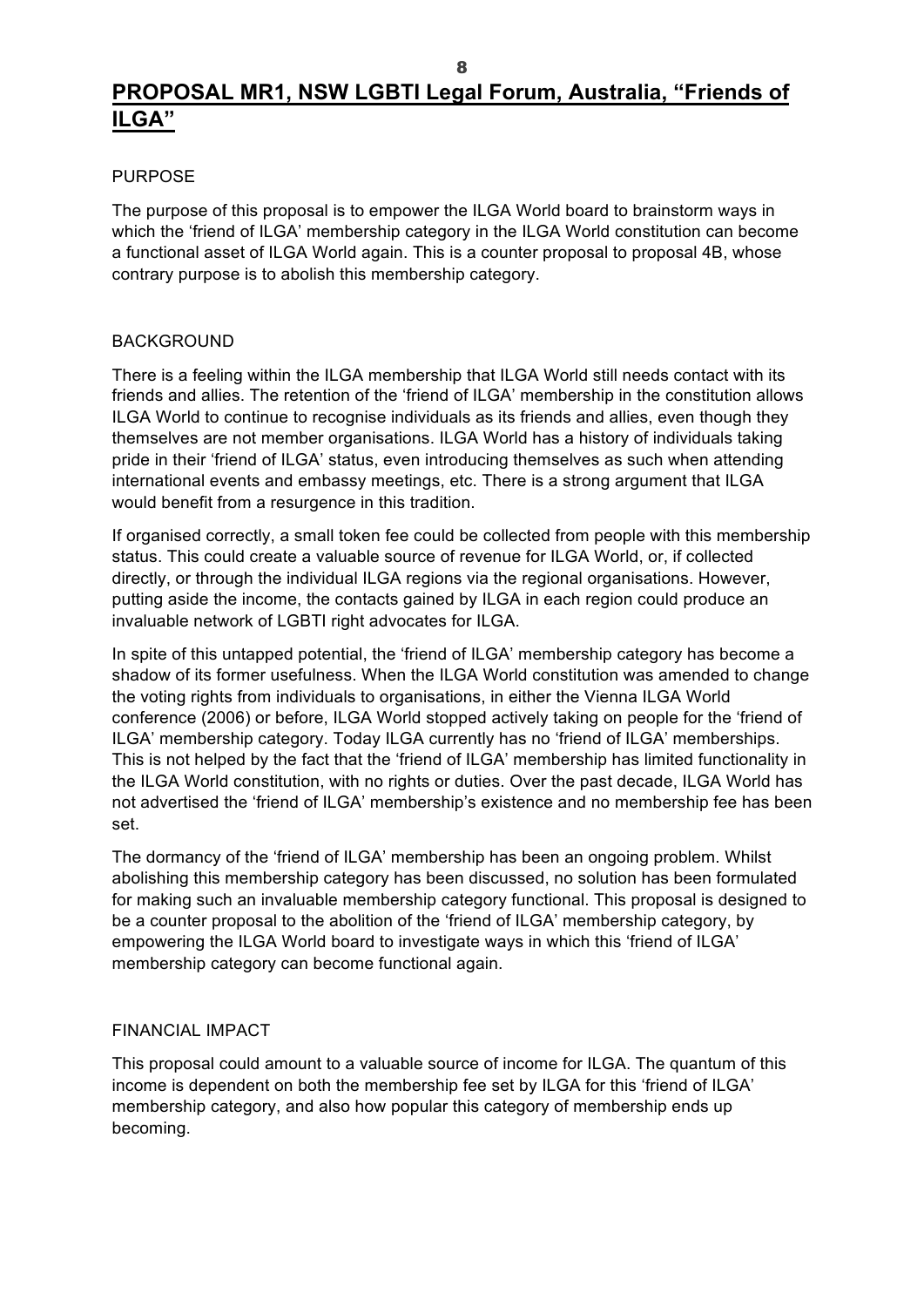#### REQUIRED CHANGES

That the ILGA World Board shall workshop ways in which the 'friend of ILGA' membership category is to become fully functional by:-

**a)** Setting a definite fee for the 'friend of ILGA' membership and establishing how this fee is to be collected.

**b**) Advertising the existence of the 'friend of ILGA' membership fee, especially on the ILGA website.

**c)** Brainstorming ways of allocating rights and responsibilities for the 'friend of ILGA' membership category, proposing ILGA World constitutional changes where necessary.

**d)** Brainstorming other ways to make the 'friend of ILGA' membership category more useful and integral to ILGA World and the ILGA regions.

# **PROPOSAL MR2, NSW LGBTI Legal Forum, Australia, "Youth fee"**

## PURPOSE

The purpose of this proposal is to create a concession membership fee for youth organisations, including student groups, based in OECD countries.

### **BACKGROUND**

This proposal is aimed at realising the ILGA goals of protecting youth **[***ILGA World Constitution*, C1.4**]** and those from low economic status **[***ILGA World Constitution*, C1.5**]**. Solutions have been discussed at two past ILGA World conferences and one or two past ILGA World board meetings, without resolution.

Currently the ILGA membership fee is divided into one fee for LGBTI organisations in OECD countries and one lower fee for LGBTI organisations in non-OECD countries. This proposal recognises, and advocates for, the retention of the greater ILGA membership fee for organisations in OECD countries, but seeks to address an inequality experienced in this policy's application to OECD youth organisations.

For youth-based organisations in OECD countries, the current fee structure has meant the lower income organisations in OECD countries have been presented with an often insurmountable obstacle to membership, even though the average incomes of individuals in those ILGA member organisations is comparable to non-OECD country levels. The result has been an ILGA membership fee structure which favours only LGBTI organisations in OECD countries with significant budgets and high income participants, whilst disenfranchising poorer LGBTI organisations in those OECD countries.

This proposal sets a fee for OECD youth and student organisation comparable the membership fee paid by non-OECD countries LGBTI organisations, but twice that amount. This lower fees takes into consideration that such organisation have members with traditionally low incomes, in spite of them being based in OECD countries, making the current maximum ILGA membership fee for OECD LGBTI organisations well beyond these organisation's means. However, at the same time it recognises the need to keep all OECD country LGBTI organisation paying a higher fee then even wealthy LGBTI organisations in non-OECD countries.